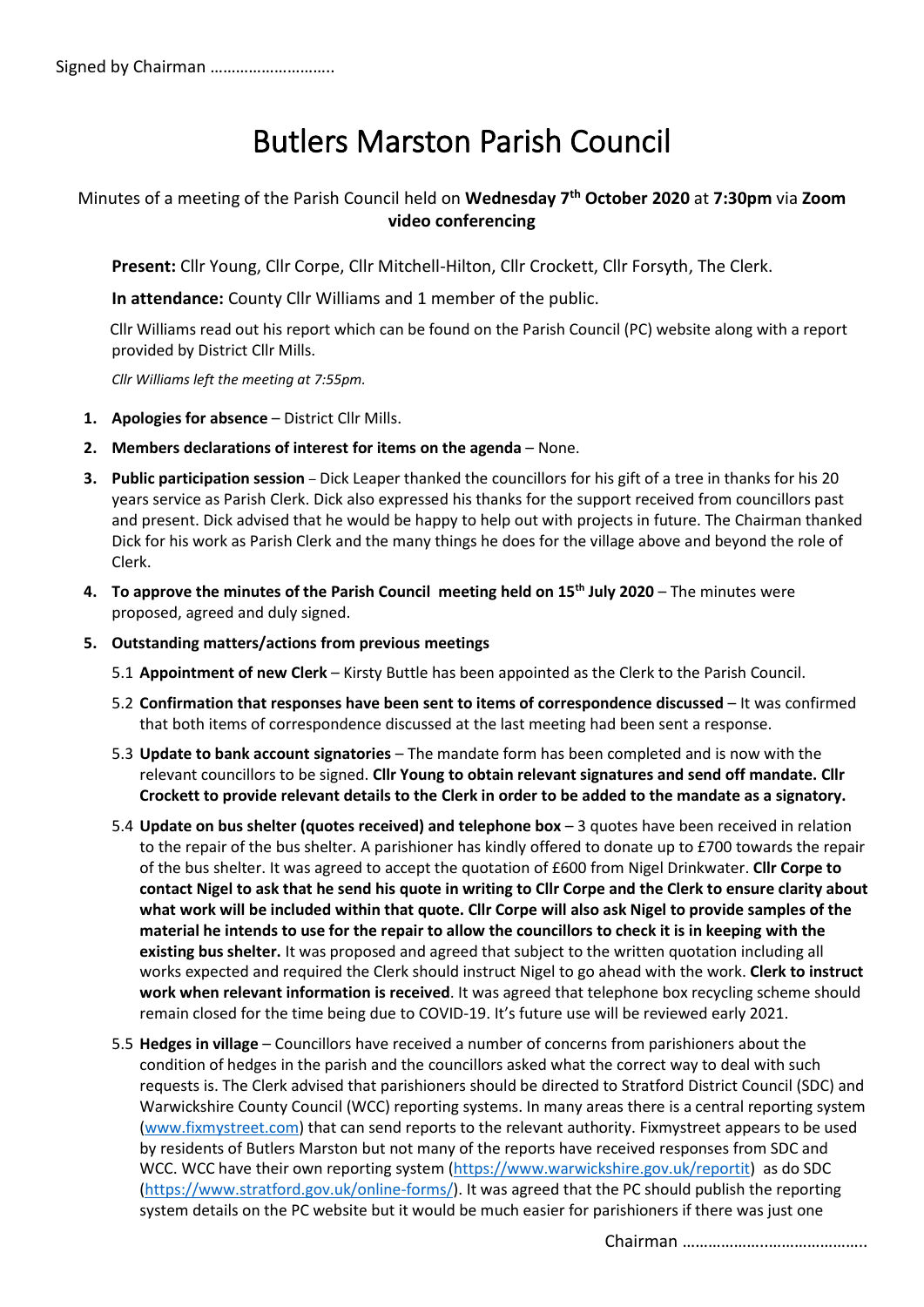### Signed by Chairman ………………………..

system (such as fixmystreet) on which to report issues so they do not have to try to work out which organisation is responsible. **Clerk to contact SDC and WCC to find out if they are receiving and responding to fixmystreet reports or if parishioners must make reports using the individual council's reporting system.** It was agreed that once the reporting system information has been clarified it would be useful to put this information in a newsletter. Some other items such as bins being left on the Village Green and a cable being used across a footpath on a regular basis have been raised by parishioners and were discussed. It was agreed that as the bins are on Parish Council land Cllrs Crockett and Corpe should speak to the bin owners as they may be unaware that the land is a registered Village Green therefore there are specific rules about what can and cannot be placed on a Village Green and the presence of the bins make grass cutting more difficult. It was agreed that the cable across the footpath should be reported to the County Council by the parishioner who raised the concern.

5.6 **Planting of wild flowers on the village mound** – A Cllr has been contacted by a couple of parishioners who are not happy with the idea of wild flowers on the village mound. It was agreed that a village vision that includes various aspects of the village such as future use of the telephone box, plans for green spaces, and types of development that parishioners may or may not want to see in the village would be the most appropriate way for the PC to hear what the parishioners opinions are before making a decision on the best way forward. Cllr Forsyth agreed to mow the grass on the mound in the next few weeks.

#### **6. Finance**

- i) **To appoint an Internal Controls Councillor** It was proposed and agreed to appoint Cllr Mitchell-Hilton as the Internal Controls Councillor.
- ii) **Proposal to sell the parish laptop which is no longer required** It was proposed and agreed that Cllr Corpe should organise the sale of the laptop to raise funds for the PC.

| Dick Leaper          | Clerks pay inc grass cutting | £799.88 |
|----------------------|------------------------------|---------|
| <b>HMRC</b>          | Clerk's tax                  | £199.80 |
| Su Leaper            | Reimbursement for flowers    | £6.95   |
| <b>Kirsty Buttle</b> | Salary September             | £81.20  |
| HMRC.                | Tax Sep                      | £20.20  |

iii) **Proposal to make the following payments**: Proposed and agreed.

 *The member of the public left the meeting at 8:35pm*

- **7. Proposal to adopt the following documents:** Policies b to q as listed below were proposed and agreed.
	- a. Risk Assessment Defer to next meeting.
	- b. Scheme of Delegation
	- c. Responding to Planning Applications Policy
	- d. Disciplinary Policy
	- e. Data Breach Policy
	- f. Freedom of Information Policy
	- g. Data protection Policy
	- h. Privacy Notice
	- i. Records Retention Policy
	- j. Subject Access Request Procedure
	- k. Role Holder Privacy Notice
	- l. Parish Councillor Role Definition
	- m. Guidance on Code of Conduct
	- n. Code of Conduct
	- o. Gifts and Hospitality Register Guidance for members
	- p. Financial Control and Internal Audit procedure
	- q. Grievance Policy